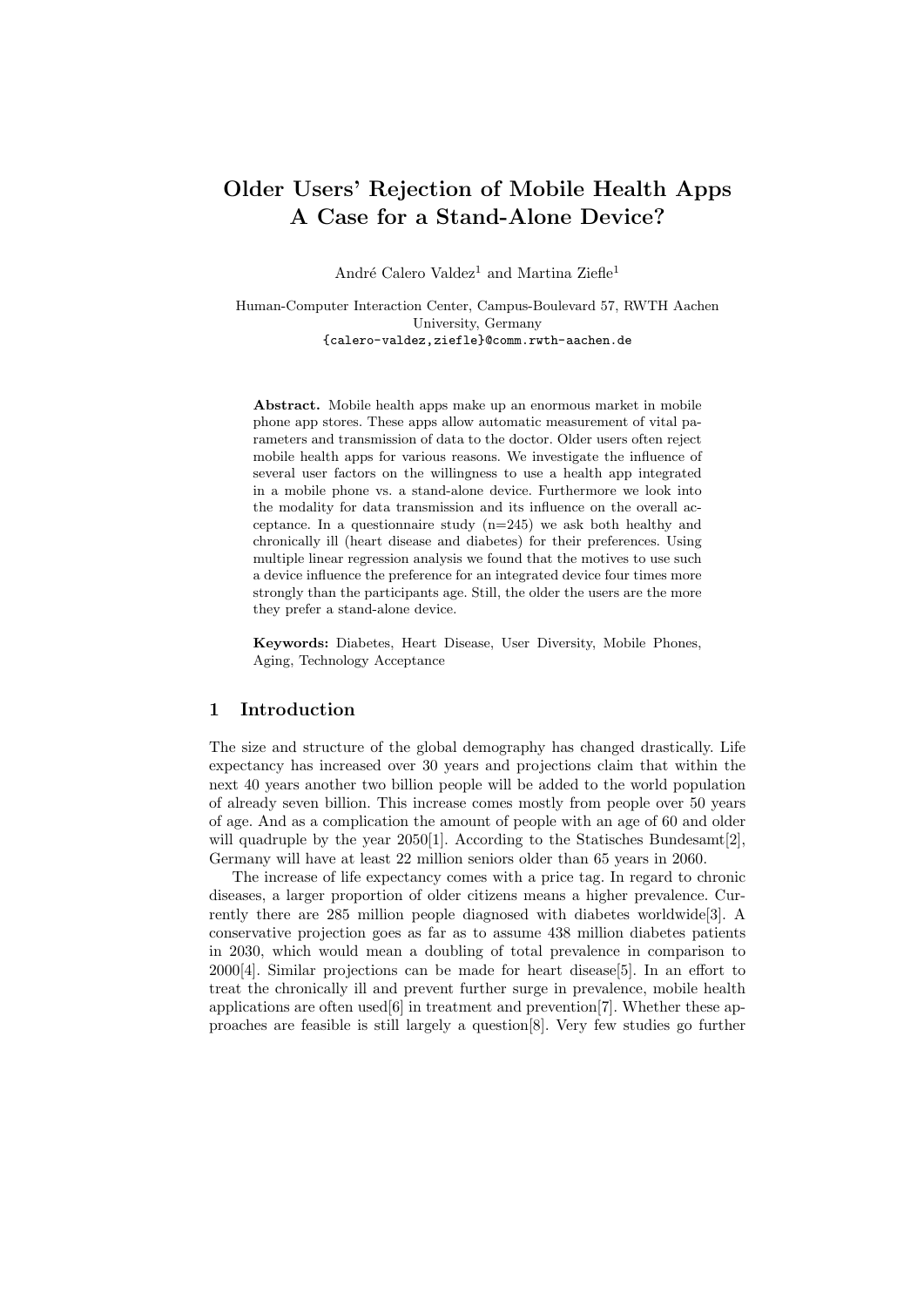than pilot studies when using mobile phones for health applications. Yet, we don't know whether using the mobile phone at all is the best approach for all users.

# 2 Related Work

Technical requirements for a mobile health device may be derived from literature [9] and interviews with medical experts, but when personal data is stored on the Web further considerations must be made.

Kollmann et al. [10] successfully tested a mobile application for type 1 Diabetes patients with ten patients of a mean age of 36 years. Data transmission of recorded data was still done manually in their study. Similar to an approach suggested by Tani et al. [11] who evaluated their solution positively with twenty patients. Their approach also needed manual transmission of data. With the discontinuation of Google Health in 2012, online patient records must be investigated again to find out whether application acceptance or privacy requirements triumph when storing vital parameters of patients in the cloud.

Using mobile phones or mobile applications for health applications has been tried several times, yet acceptance of these devices, critical to their success, is not fully understood. Lv et al.[12] investigated the application of a mobile phone health application with 492 participants. Yielding only self-efficacy as the major factor in acceptance for the elderly. Hung et al.[13] using the TAM model investigated acceptance of a mobile health application and confirmed the model, adding the notion that younger users are more likely to use mobile health applications. The TAM model based on the factors ease of use and usefulness also shifts the acceptance to more general questions: Why do I need it? Can I use it?

Self-efficacy in using a device stems from performance in using a device[14]. Performance itself requires domain knowledge[15] and an expertise with the technological framework (i.e. mobile phones). Suitable user interfaces may guide in constructing adequate mental models[16], but inexperienced users will revert to other models, insufficient to explain the behavior of the application, thus leading to poor performance. This is particularly true for elderly users. A device with no prior mental model, and thus not dependent on mobile phone UI frameworks, could theoretically appeal to these mobile phone "refuseniks".

The overall acceptance though may depend on further aspects than selfefficacy and mobile phone integration. The cultural context[17], the hedonic aspects of the design[18], the adequacy of the technological framework[19] and infrastructure[6] all influence acceptance of health technology. In some cases going "mobile" is not always the best option[20]. Maybe using a dedicated device harmonized with users privacy needs could bridge the gap of mobile health application acceptance.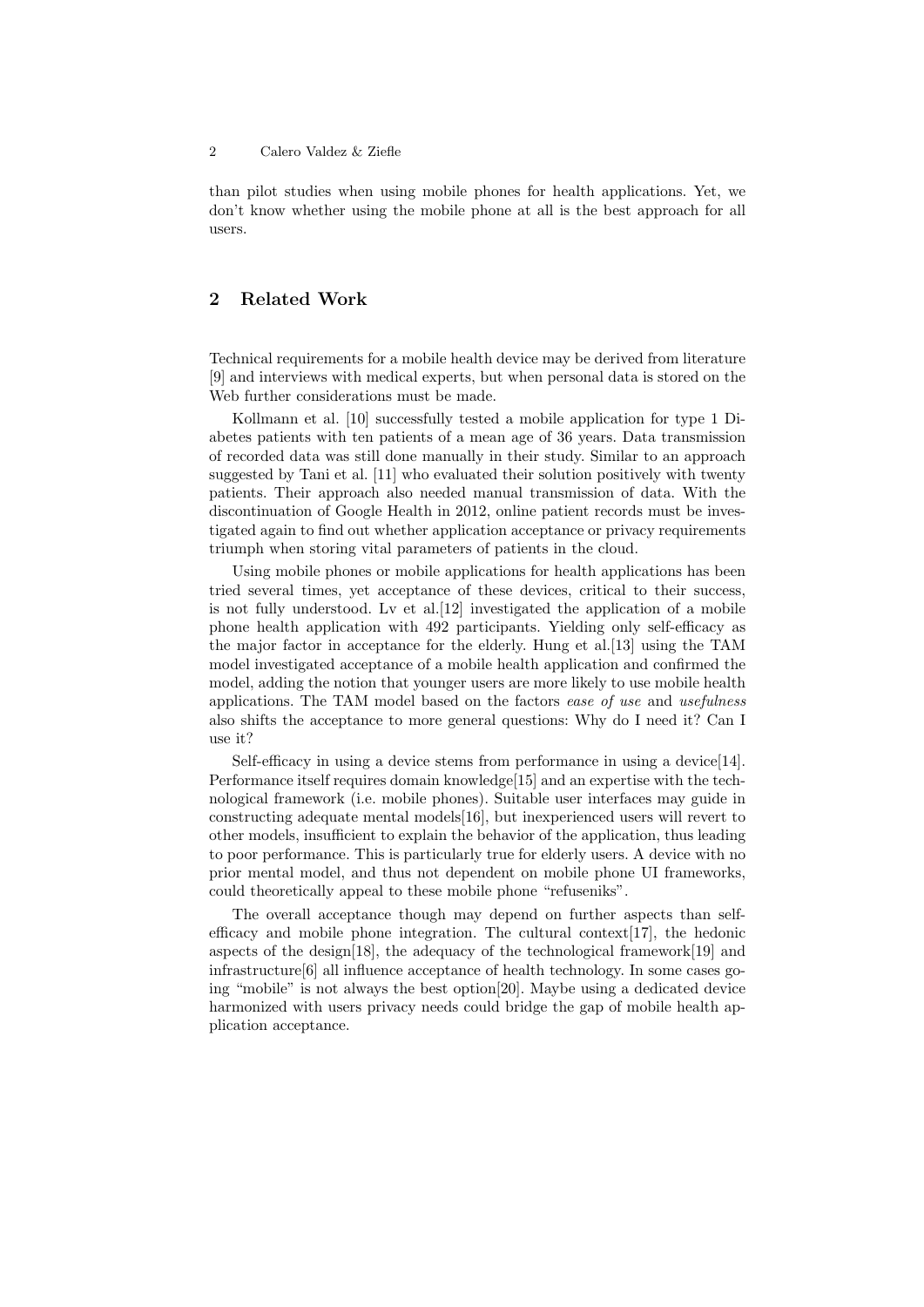## 3 Method

In this article we investigate the influence of user diversity on the preference to have a health application integrated into a mobile phone vs. a stand-alone device. We did this using two independent questionnaires, one for patients with diabetes and one for heart disease patients.

Here the applied methodology of the study is presented. This includes used scales as well as independent and dependent variables. The questionnaires were designed with SurveyMonkey.com<sup>1</sup> as an online survey. Half of the answers were assessed paper-based to reach a non-online audience as well. The target-audience for the diabetes survey was diabetics or people with a diabetes-precursor who might need to use a diabetes management assistant. A similar target group was selected for the heart patient survey.

#### 3.1 Variables

As independent variables we assessed a persons age, gender, and health status. As dependent variables we assessed the following concepts using six- and four-point Likert scales. We assessed the decrease in vision using three items (PVD, see Table 1) under the assumption that small screens pose a barrier to people with hampered vision. We also assessed the perceived ease of use of mobile phones, by measuring the perceived ease of use of eight features of mobile phones (MPEoU, see Table 2). As the target variable we measured the desire for an integrated device using three items (MPI, see Table 3).

In order to get common scales, all items were z-transformed before generating additive scales. Subscripts indicate the sample (1=Diabetes, 2=Heart Disease). Using no subscript indicates the joint sample. In addition we measured items on how an integration might look like in a mobile phone in regard to automatic data transfer (see Fig. 2). These items measure the modality of how automatic data transfer should be conducted. Should the user be notified, asked for permission or be responsible for data transmission?

We also measured five additional motives and four possible barriers for a mobile phone integration to get further information for the reasons of user preferences (see Table 5 at the end of the article). These were derived from previous

I am able to read letters on a mobile phone without my glasses.

I am able to read books easily without my glasses.

I am able to read writing on bill-boards without my glasses.

**Table 1.** Perceived Vision Disability scale (PVD). Scale Reliability:  $\alpha_1 = .777$ ,  $\alpha_2 =$ .728,  $\alpha = .738$ . Explained variance: 67%

<sup>1</sup> http://www.surveymonkey.com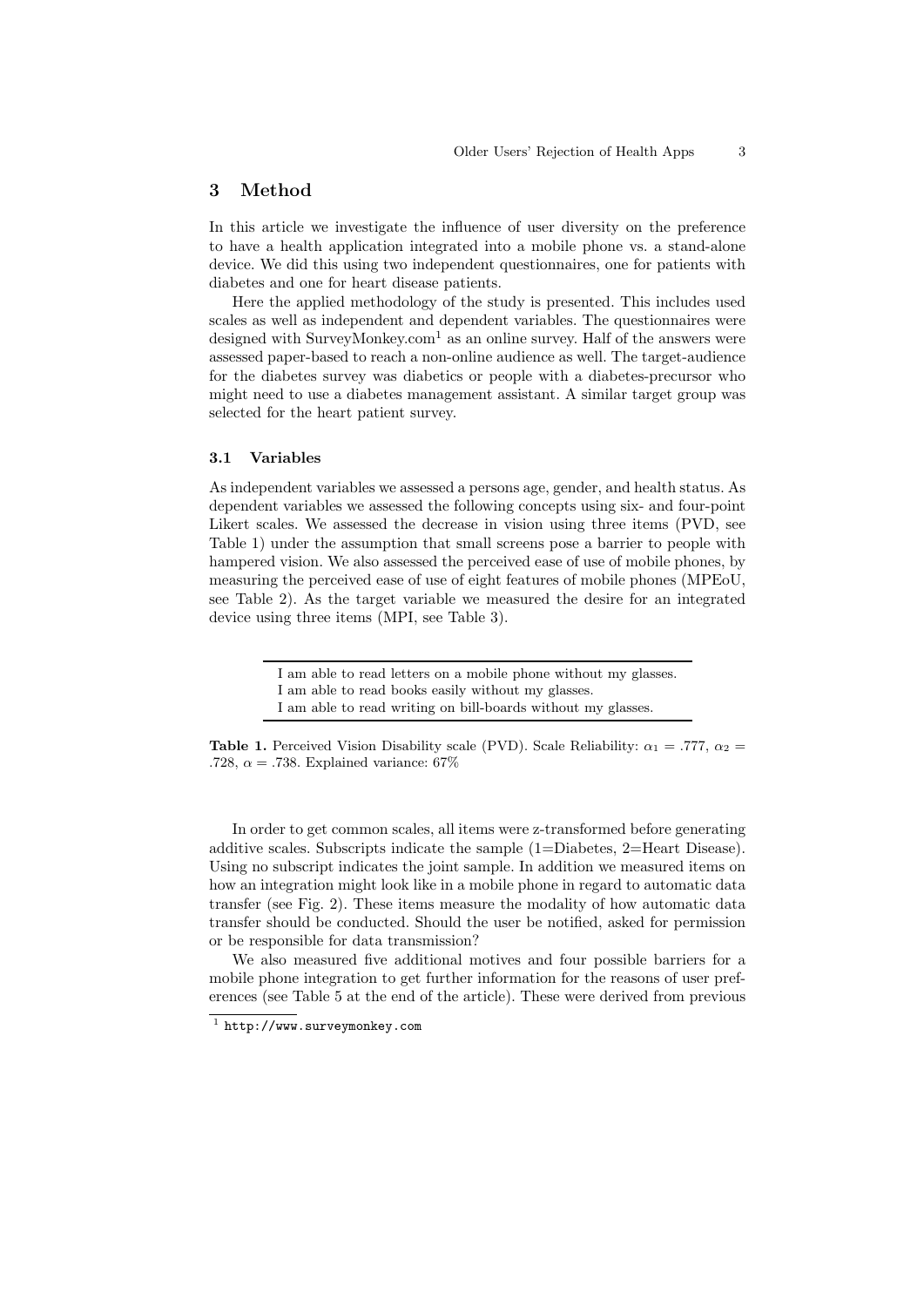| On my mobile phone I find the following feature easy to use $\dots$                                              |                                                                                      |  |  |
|------------------------------------------------------------------------------------------------------------------|--------------------------------------------------------------------------------------|--|--|
| making a call.<br>using the address book.<br>using the integrated camera using the GPS.<br>surfing the Internet. | $\ldots$ sending/reading a text message.<br>using the calendar.<br>setting an alarm. |  |  |
|                                                                                                                  |                                                                                      |  |  |

**Table 2.** Mobile Phone Ease of Use scale (MPEoU). Scale Reliability:  $\alpha_1 = .850$ ,  $\alpha_2 = .889, \alpha = .874.$  Explained variance: 70%

| The device should                                                              |  |  |
|--------------------------------------------------------------------------------|--|--|
| $\ldots$ be a separate device (in contrast to integrated into a mobile phone)* |  |  |
| integrate various features (e.g. health and calendar).                         |  |  |
| be integrated into a mobile phone.                                             |  |  |

**Table 3.** Mobile Phone Integration scale (MPI). Scale Reliability:  $\alpha_1 = .806$ ,  $\alpha_2 = .709$ ,  $\alpha = .729$ . Explained variance: 65%. \*=inverted item

qualitative research (i.e. interview studies) are now being tested for their influence.

#### 3.2 Hypotheses

Because of the results from previous studies and from related work we derive the following hypotheses (see also Fig.1). Older participants should have a stronger perceived disability in vision  $(H_1)$ . They should also perceive mobile phones to be less easy to use  $(H_2)$  in accordance with previous results. Gender does often show a strong influence on technical self-efficacy [] and thus on perceived ease of use  $(H_3)$ . The health status should influence the preference for data transfer modality  $(H_8)$  as diabetics have drastically more experience in dealing with data (i.e. diary keeping). This should also influence the motives and barriers for a possible mobile phone integration  $(H_4)$ .

Furthermore we expect the users expertise with a mobile phone to influence the willingness to have a health app integrated into their mobile phone. Thus PVD  $(H_5)$  and MPE<sub>o</sub>U  $(H_6)$  should influence the MPI. Also the motives and barriers should influence the MPI  $(H<sub>7</sub>)$ .

## 4 Results

Both surveys are evaluated descriptively on their own while common results are derived after z-transformation of the same variables. We report the descriptive statistics for both surveys separately and jointly, when applicable. Here, central tendency (means and standard errors) are reported in figures (error bars denote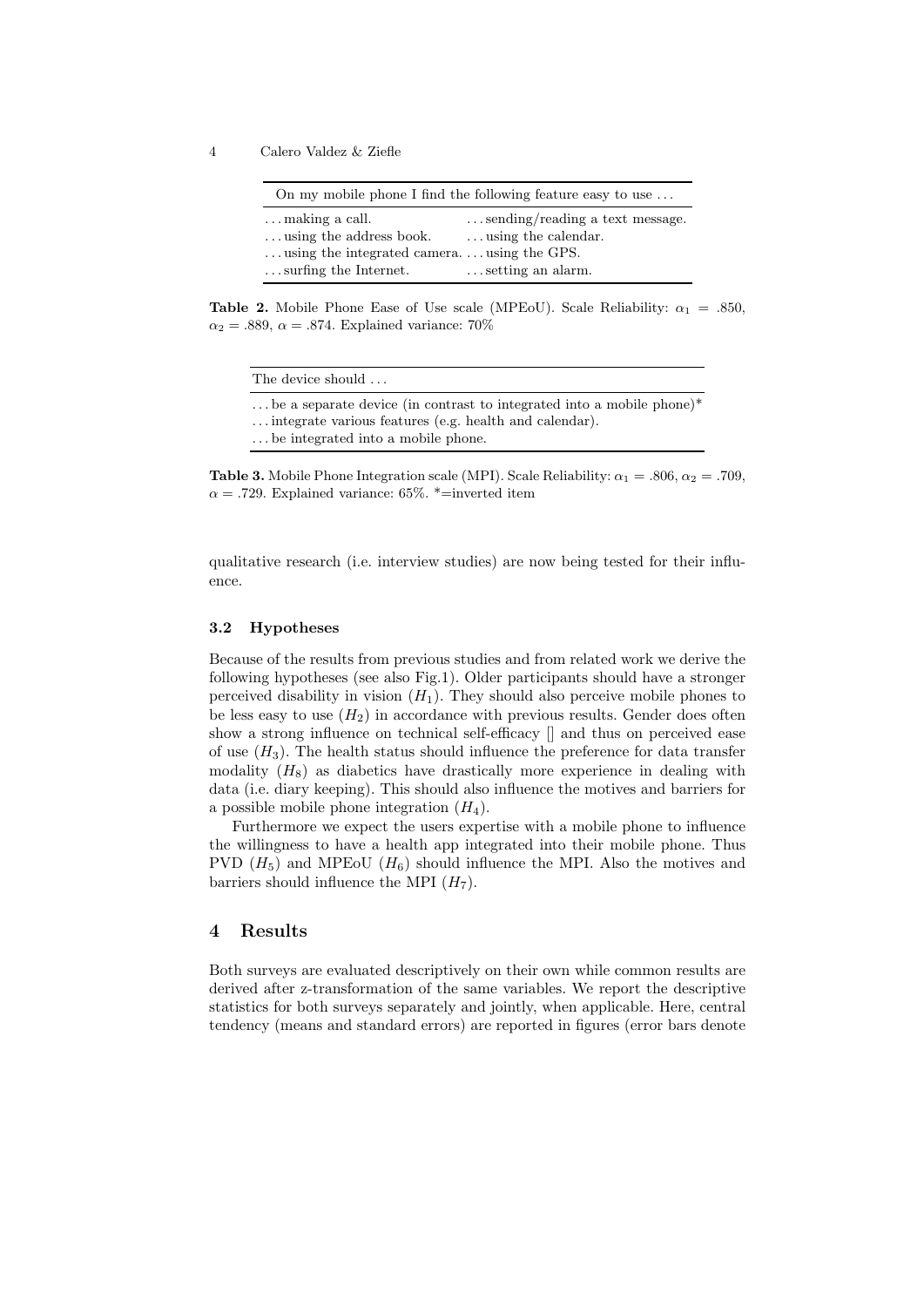

Fig. 1. Hypotheses between indepdent, intermediate and dependent variables.

the standard error). We then report bi-variate correlations for the hypotheses that we investigate. For normally distributed data we use Pearson's  $r$  in all other cases we use Spearman's rank coefficient  $\rho$ . We assume a level of significance of .95 and .99 for the  $\alpha$ -error probability. This means that there is a 1/20 chance of significant findings being caused by chance and a 1/100 chance for highly significant findings.

In order to understand the strength of prediction, multiple linear regression analyses for MPI is used. The Remove-Method was chosen. Reported are the model and its predictors. The increase of explained variance over the scale mean is reported for the assumed underlying population (adj.  $R^2$ ). Furthermore the F-Value with its degrees of freedoms for the model are reported along with its significance  $(F(df1, df2), p)$ . Additionally the parameter estimates and their standard errors  $(B, SEB)$  are reported, as well as non-standardized and standardized slope  $(\beta)$ . When a single predictor does not increase the explained variance significantly, it is excluded from the model.

For effect sizes the r (correlation, student's t-test) or adjusted  $R^2$  (MLR) values are reported.

#### 4.1 Description of the Sample

A total of  $N = 310$  participants took part in our study  $(n_1 = 120, n_2 = 190)$  from which  $N = 245$  completed the questionnaire fully  $(n_1 = 59, n_2 = 186)$ . Out of the participants completing the survey 134 were men (54%) and 111 were women. We had 56 diabetics, 80 heart disease patients and 109 healthy participants. The latter were all showing precursors for either disease nonetheless. The age of the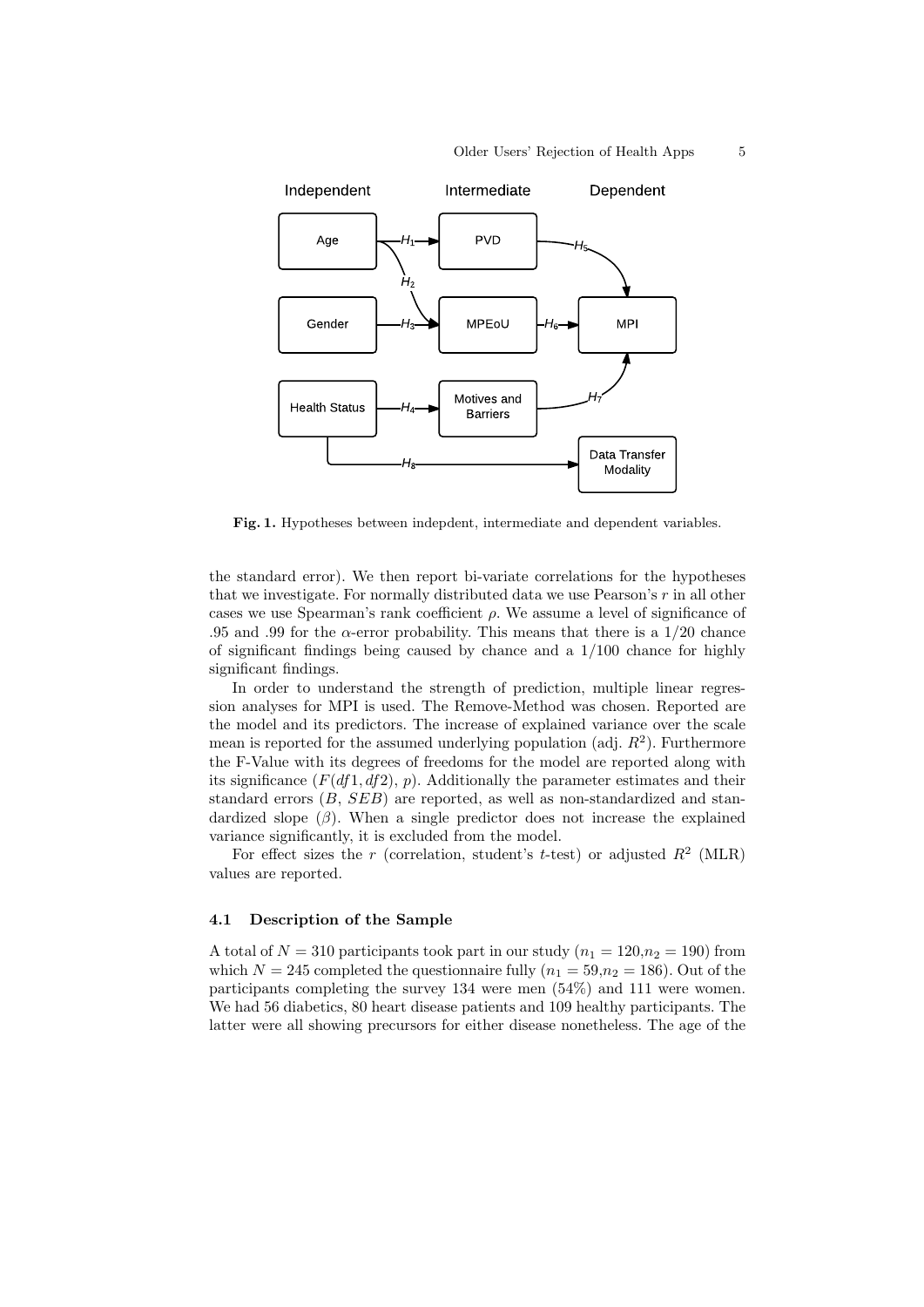sample ranged from  $16 - 87$  ( $r_1 = 16 - 87, r_2 = 19 - 85$ ), with a mean age of  $M = 51.2$  years  $(SD = 16)$ . Both samples showed a similar age distribution  $(M_1 = 43.4, M_2 = 53.6, SD_1 = 16, SD_2 = 15.7).$ 

#### 4.2 Descriptive Results

In general when looking at the modality preferences for automatic data transfer, healthy and heart disease patients show a similar picture (see Fig. 2). Both groups agree with data transmission in general, although they prefer to be informed, asked for permission or want to trigger the transfer themselves. Diabetes patients on the other hand show a stronger preference for not transmitting data automatically. Their preferences can be seen to be inverse to both healthy and heart disease patients. Diabetics mostly prefer to trigger the data transfer themselves (see Fig. 2).



Fig. 2. Comparison of means for data transfer modality. Data transfer means transfer to the personal doctor in this case. Scaled to relative agreement (range: -50% to 50%)

When looking at what would get a participant to argue in favor of mobile phone integration the five investigated motives show very similar behavior as the data transfer modality. Healthy and heart disease patients show similarly high agreement with the motives practicality and familiarity, indicating that they assume the integration would benefit from their prior mobile phone experience. Diabetics on the other hand are not so convinced about *practicality* but almost agree on familiarity (see Fig. 3). The motive usage frequency seems irrelevant for diabetics (they have to use their glucose meter anyways) while healthy and heart disease participants do see a benefit. A very similar pattern can be seen for the motive enjoyment. The highest agreement between the three groups can be seen in the inconspicuousness motive. All agree that having a health app integrated into a phone is a benefit because it is inconspicuous (see Fig. 3).

The barriers to use a mobile health app when integrated into a mobile phone are perceived less strongly than the motives. Here, the three groups show rel-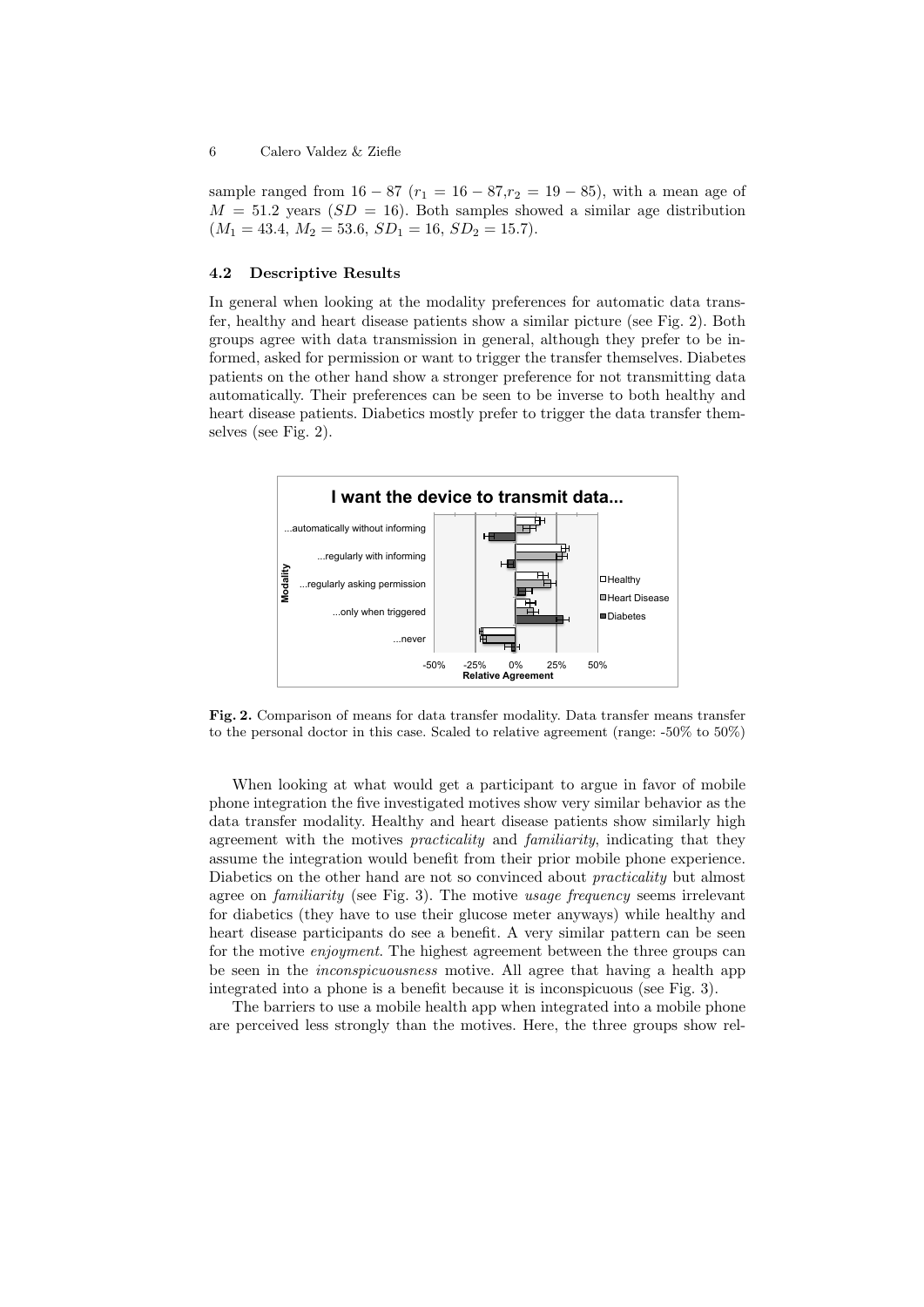

Fig. 3. Comparison of means for mobile phone integration motives. Scaled to relative agreement (range: -50% to 50%). See Table 5 at the end of the article for items.

atively similar behavior. Data loss and device failure are seen as the most important barriers for a mobile health application. The general tendency to reject mobile phones is not pronounced and the *ease of use* is also not seen as a barrier. Diabetics in particular disagree that a lack of ease of use would pose a barrier for mobile health applications (see Fig. 4).



Fig. 4. Comparison of means for mobile phone integration barriers. Scaled to relative agreement (range: -50% to 50%). See Table 5 at the end of the article for items.

Both motives and barriers can be used as a additive scale and will be used in correlation analyses. Here motives showed a good reliability (Cronbach's  $\alpha =$ .818) where the barriers only showed a questionable to acceptable reliability (Cronbach's  $\alpha = .699$ ).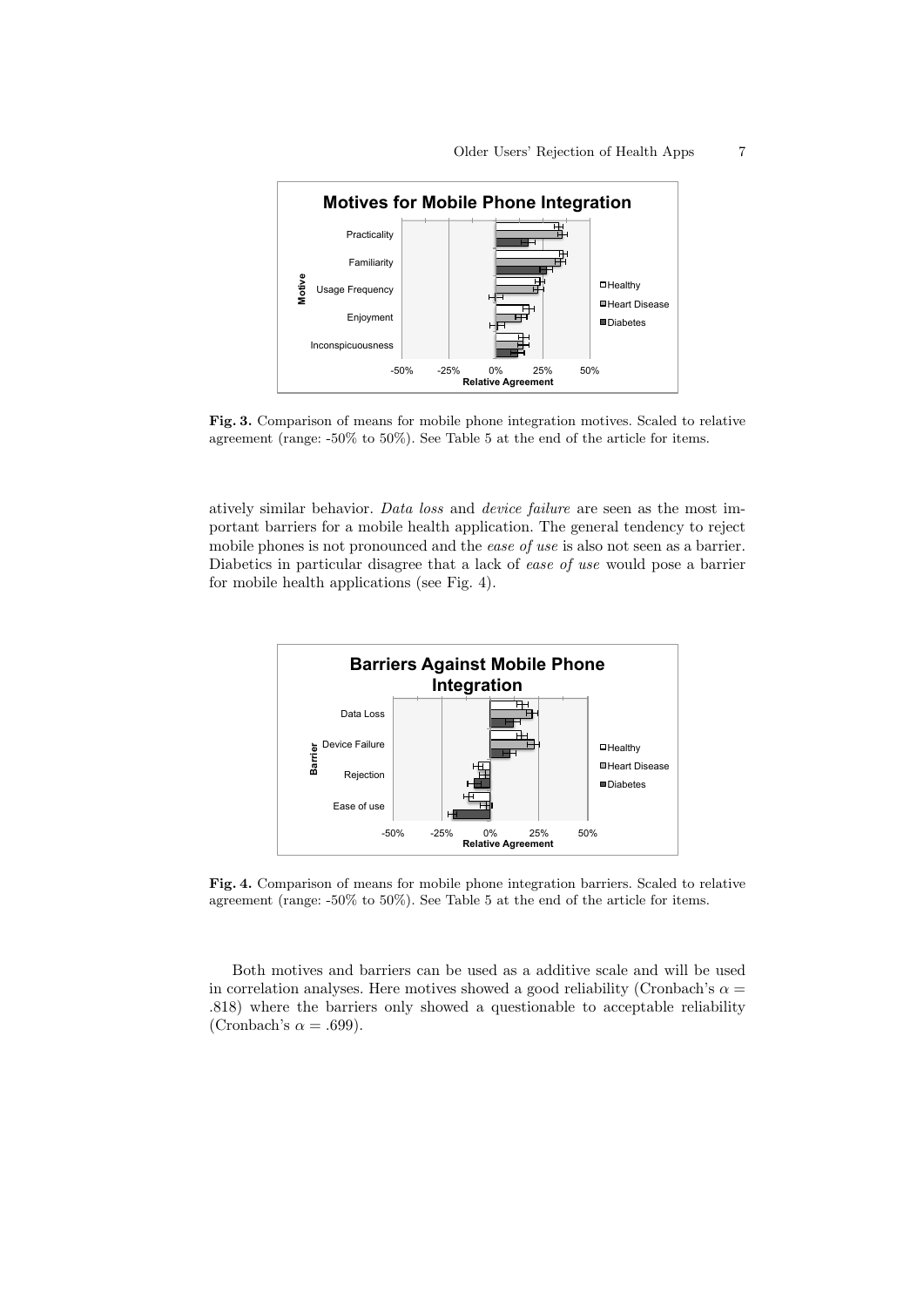#### 4.3 Interaction Analysis

In order to verify our hypotheses we look at various correlations between independent, intermediate and dependent variables (see Fig. 5). We were able to verify a correlation between age and all intermediate variables, the strongest for the perceived ease of use of mobile phones ( $r = .464$ ,  $p < .01$ ). The older a participant was, the less they perceived a mobile phone to be easy to use  $(H_2 \checkmark)$ . Even an association with both barriers and motives were found  $(r = -.210$ ,  $p < .05$ ), albeit a small one. Older participants show stronger agreement with barriers and less agreement with motives. Also as expected  $(H_1 \checkmark)$ , older users were more disabled in regard to their vision capabilities ( $r = .291, p < .01$ ).



Fig. 5. Bi-variate correlations between variables. Numbers denote Pearson's r or Spearman  $\rho$  depending on scale level. Dashed lines indicate correlations that were not hypothesized.

Gender did influence MPEoU as expected  $(H_3 \checkmark)$ . The difference between means was  $\Delta M = -.199$  (t(235) = -2.134, p < .05, r = .14) and variances were equal (Levene's  $F = .141, p > 0.5$ ).

Health did influence automatic data transmission  $(H_s \checkmark)$  but only for diabetics (see also Fig.3 and Fig.4). Diabetics agreed less to having uninformed automatic data transmission  $(t(160) = -5.052, < .01, r = .37)$ , uniformed data transmission  $(t(159) = -6.016, p < .01, r = .43)$  and agreed more with self triggered transmission  $(t(163) = 5.884, p < 0.1, r = .42)$  and in their rejection of transmission overall  $(t(157) = 7.212, p < .01, r = .5)$ . Furthermore being a diabetic influences the motive of usage frequency  $(t(163) = -3.44, p < .01, r = .26)$ , making the motive highly significantly less important to diabetics  $(H_4 \checkmark)$ .

When looking at the interactions of intermediate and dependent variables, no interaction of PVD and MPI was found  $(H_5\mathbf{X}, p > 0.5)$  and only a small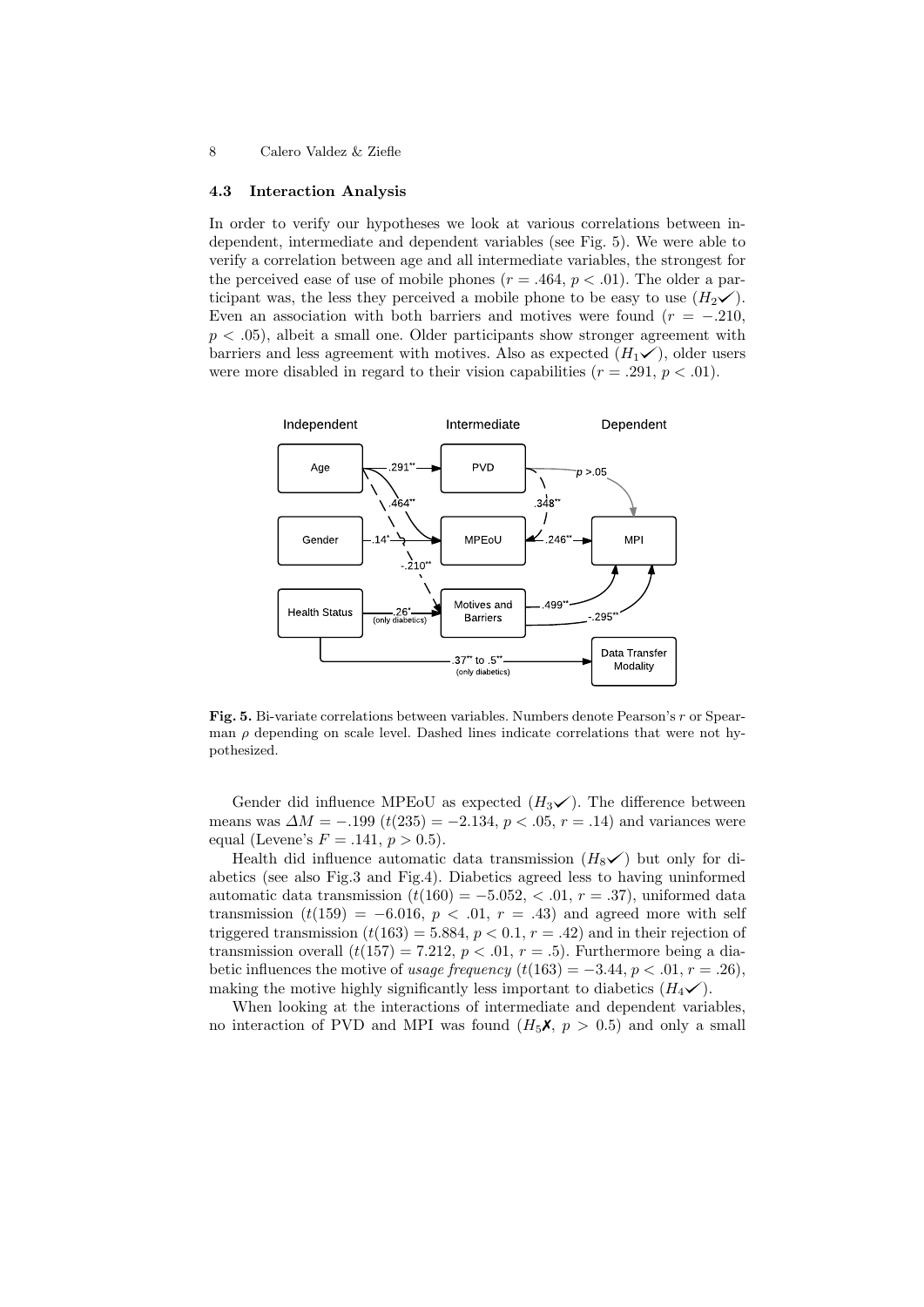correlation was found for MPEoU ( $H_6 \checkmark$ ,  $r = .226, p < .01$ ). Motives ( $r = .499,$  $p < .01$ ) and barriers  $(r = . -295, p < .01)$  both correlated with MPI  $(H<sub>7</sub>\checkmark)$ . In order to clarify the determination of MPI multiple linear regression analysis will be performed.

#### 4.4 Linear Regression Analysis

Using all factors that correlate with MPI and removing predictors that fail to reach significance, we derive a model of MPI consisting of only three predictors  $(F(3, 238) = 35.878, p < .01,$  see Fig. 6). This model was able to explain  $30\%$ more variance than the scales mean alone (adj.  $R^2 = .303$ ).

Interestingly, the general agreement with motives for the integration was about two times more influential in predicting MPI than both age and barriers combined. One must note here that MPI is z-transformed where negative values indicate a higher willingness for integrated devices. This means the older a person is the less he wants to use an integrated device (see Table 4).

| Predictor           |          |       | Non-standarized coefficients Standardized slope |                |     |
|---------------------|----------|-------|-------------------------------------------------|----------------|-----|
|                     | R        | SEB   | 17                                              |                | VIF |
| $(Constant) -0.329$ |          | 0.149 | $-2.213$                                        |                |     |
| Age                 | 0.006    | 0.003 | .126                                            | 2.291 1.042    |     |
| Motives             | 0.496    | 0.059 | .458                                            | 8.377 1.035    |     |
| <b>Barriers</b>     | $-0.211$ | 0.062 | $-.189$                                         | $-3.403$ 1.069 |     |

Table 4. Linear regression table for MPI. All predictors increased the explained variance significantly.

Astonishingly, neither gender nor ease of use of mobile phones remained in the model. This indicates that not the expertise with mobile phones was determining the readiness to integrate into a mobile phone, but truly the factor age itself. Health status was removed as the last predictor, failing to reach significance ever so slightly (but nonetheless so).

## 5 Discussion

Overall when looking at our results, we can see that the willingness to have a health application integrated into a mobile phone is dependent on the users age. Furthermore whether the user sees motives to use a device (often based in previous experience) is important, as are perceived barriers (often fear of data loss).

Whether these factors are optimized in a stand-alone device must be investigated in the individual case. A case can be made for a standalone devices that do not require a mobile phone, particularly for the oldest user group.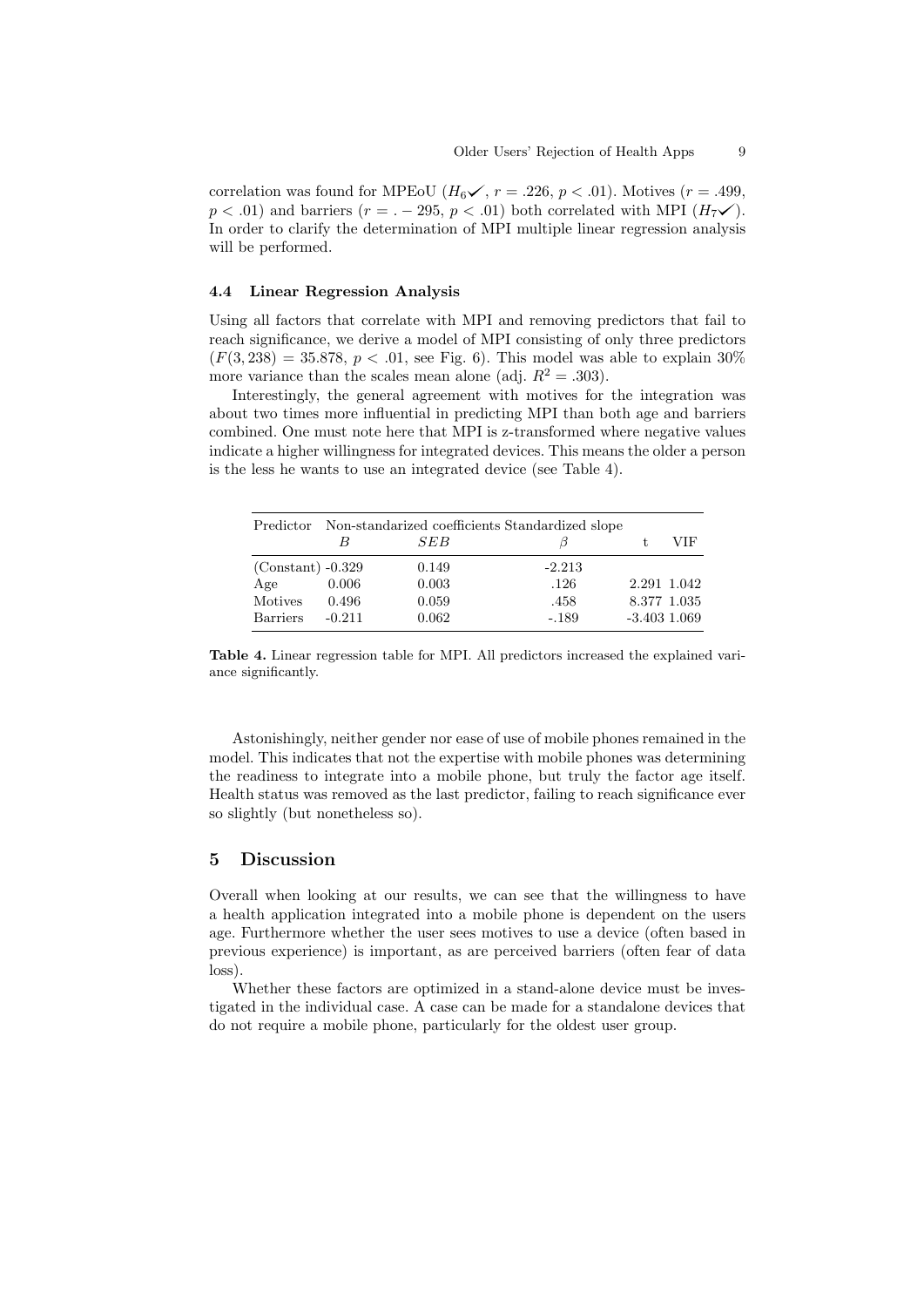

Fig. 6. Visual linear regression results. Numbers denote standardized beta values from the final model.

The question of data privacy can not be fully answered in this article. Yet, a striking difference between diabetics and healthy/heart disease patients becomes clear. This might be due to the diabetes stricken patients' experience with constant diary keeping, device failures, stronger experience in diabetes applications, and higher domain knowledge in both theoretical (information about the disease as such) and also the practical experience.

The vital data recorded for heart disease patients and diabetics is also different in nature. Heart disease patients often only report few numeric parameters (e.g. weight, blood pressure, blood coagulation), while diabetics report more lifestyle related parameters (e.g. food intake, physical activity). A mobile application would get a deeper insight into the private life of a diabetic when automatically recording data. This might explain the reluctance of diabetics to uninformed or even non permitted data transfer. Diabetes also degenerates over a far longer period of time than heart disease, which can immediately become life-threatening in a cardiac arrest situation. The heart disease patients on the other hand might perceive the vital parameters by far more life-saving in the hands of a doctor than in their own hands.

In regard to motives in the discrepancy in ease of use perception can be explained by the sheer amount of data input by diabetics. Diabetics record data multiple times daily, while heart disease patients often only do so once per day.

## 6 Outlook and Future Work

In this research we looked at age as a numerical value. The model is able to predict only a small portion of the variance in mobile phone integration acceptance. Research on aging shows that age is not a mere numerical number, as people age differently. Age solely intensifies the strength of diversity in different capabilities. When the numerical age still is a dominant factor in acceptance prediction, the question on generational differences arises. This must be investigated.

A general case for a stand-alone device could be derived from this research. Yet, when designing a product series it is helpful to keep the user diversity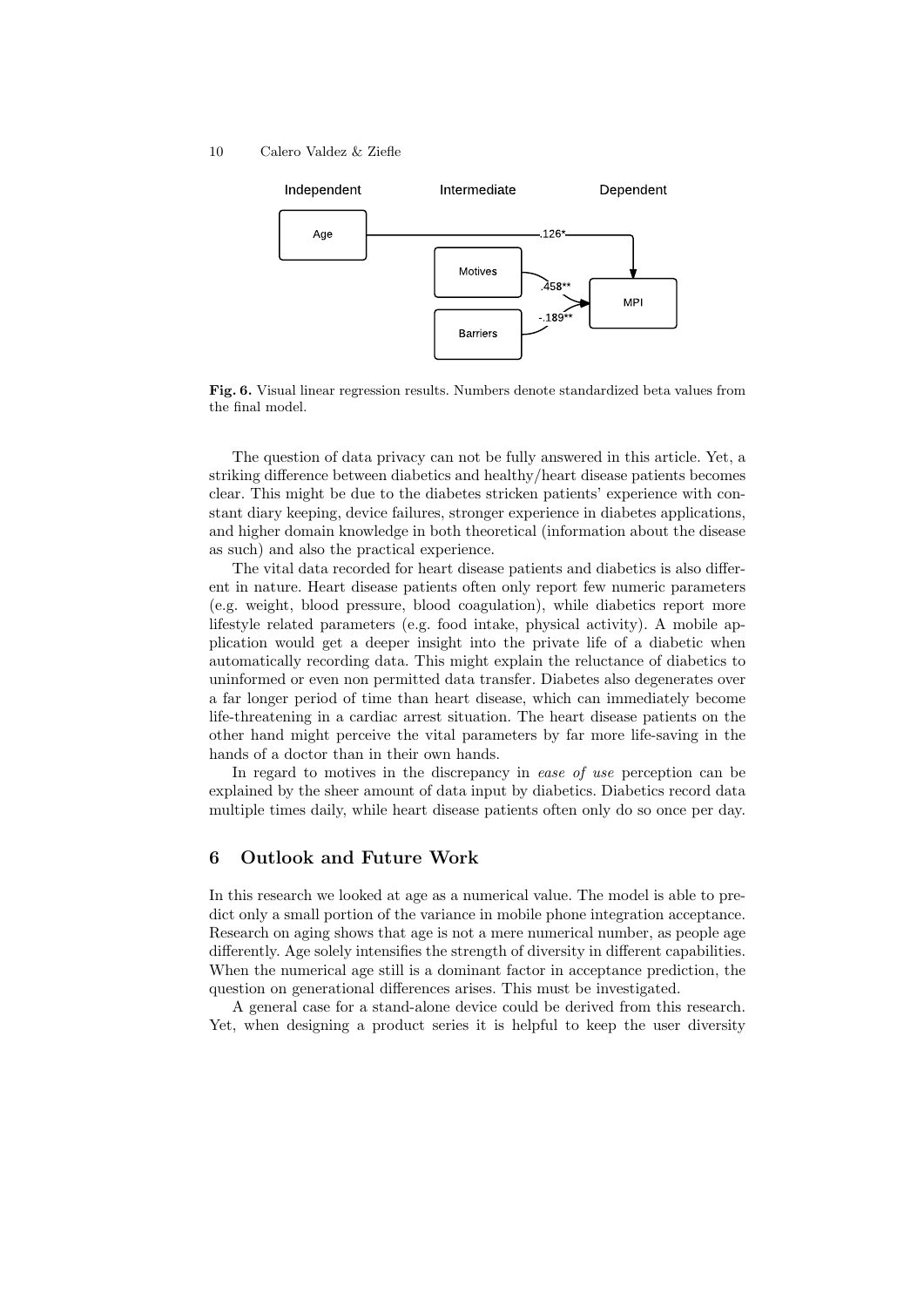in mind. Market segmentation will lead to both stand-alone and mobile phone integrated solutions — in best case scenarios integrating seamlessly.

Limitations The healthy subgroup of this research was mostly addressed in the heart disease questionnaire. Although both surveys used the same wording, by sending the survey to a heart disease aware healthy person, similar responses as to a heart disease patient are to be expected.

| Motive or Barrier | <b>Item</b>                                      |
|-------------------|--------------------------------------------------|
| Practicality      | I find it more practical to use only one device. |
| Familiarity       | I am already comfortable using my phone.         |
| Usage Frequency   | I would use the device more often.               |
| Enjoyment         | I would have more fun using the device.          |
| Inconspicuousness | The device would be less conspicuous.            |
| Data loss         | I fear that my data could get lost.              |
| Device Failure    | I fear that the device would not work properly.  |
| Rejection         | I don't want to use a mobile phone.              |
| Ease of Use       | I find mobile phones hard to use.                |

Table 5. Items for motives and barriers for mobile phone integration and the measured concepts.

Acknowledgments. We would like to thank the anonymous reviewers for their constructive comments on an earlier version of this manuscript. Thank you also to Firat Alagöz for his valuable research input. This work was funded by the RWTH Aachen University Graduate Scholarships.

## References

- 1. Bloom, D.E., Canning, D.: Global demographic change: Dimensions and economic significance. Working Paper 10817, National Bureau of Economic Research (October 2004)
- 2. Statistisches Bundesamt: Datenreport Deutschland 2011. Retrieved February 8th 2012. From https://www.destatis.de/DE/Publikationen/Datenreport/ Downloads/Datenreport2011.pdf?\_\_blob=publicationFile (2011)
- 3. International Diabetes Federation (IDF): Annual report 2010. Technical report (2010)
- 4. Wild, S., Roglic, G., Green, A., Sicree, R., King, H.: Global prevalence of diabetes. Diabetes Care 27(5) (2004) 1047–1053
- 5. Roger, V.L., Go, A.S., Lloyd-Jones, D.M., et al.: Heart disease and stroke statistics-2011 update: A report from the american heart association. Circulation 123(4) (2011) e18–e19